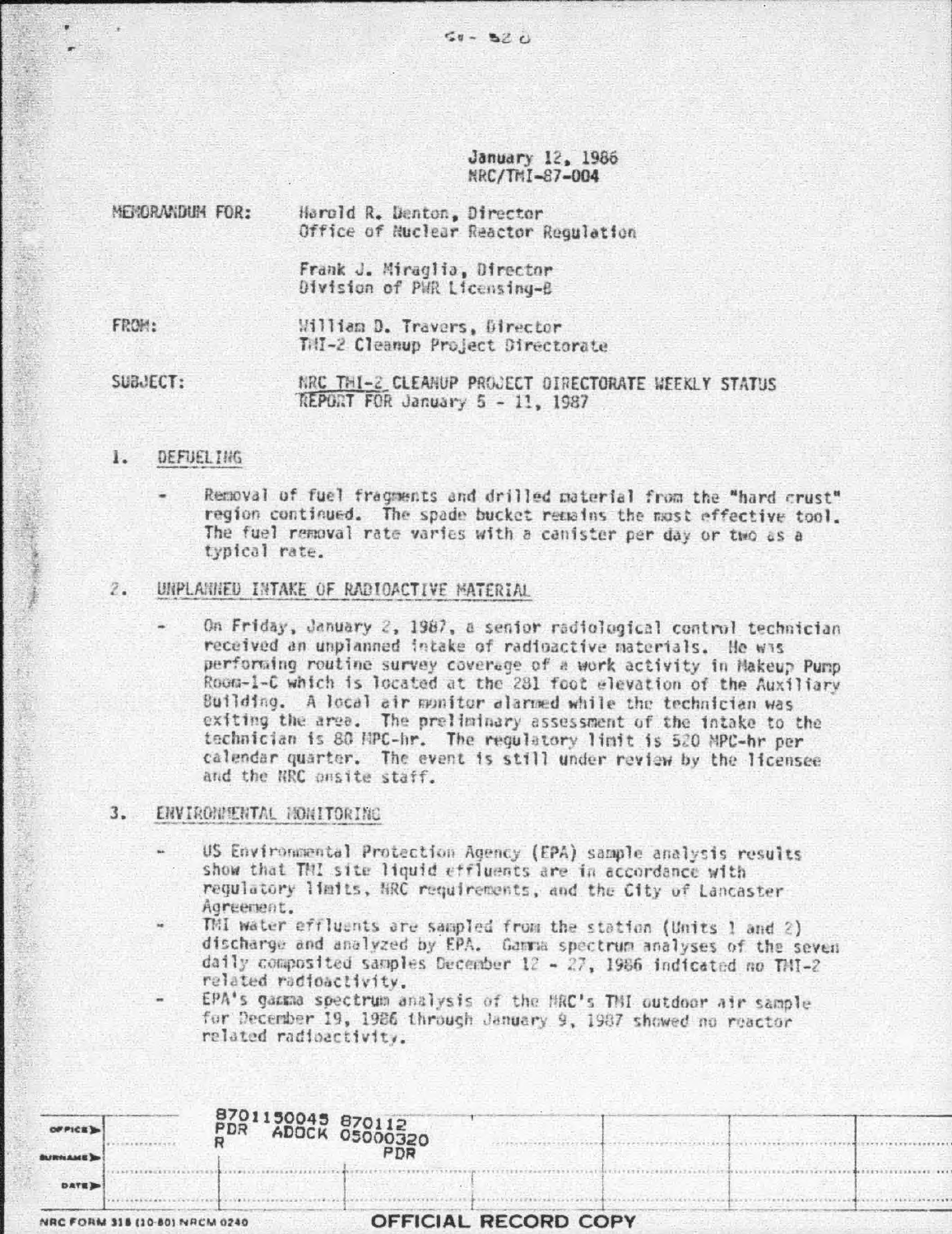Harold R. Denton Frank J. Hiraclia

The Lancaster water works intake composited seven daily samples December 21 - 27, 1986. The gamme spectrum analyzed by EPA showed no reactor related radioactivity.

ž.

## 4. AUXILIARY AND FUEL HANDLING BUILDING ACTIVITIES

- Testing was completed on the Fuel Handling Building Venuilation System.
- Reclamation of Befueling Hater Cleanup System (DNCS) filters continue.
- Preparation and loading of the fuel shipping cask continued during the work.
- FRC EVALUATIONS IN PROGRESS 5.
	- Technical Specification Change Request numbers 49, 51, 52, and 54.
	- Recovery Operations Plan Change numbers 31 and 33.
	- Solid Haste Facility Technical Evaluation Report.
	- Reavy Luad Safety Evaluation Report, Revision 3.
	- Disposal of Processed Water Report.
	- Sufety Evaluation Report for Use of Plassa Arc Cutting Torch.
	- Temporary Reactor Vessel Filtration System Safety Evaluation Report, Revision 3.
	- Pressurizer Defueling Safety Evaluation Report.
	- Safety Evaluation for the Addition of Coaculant to the RCS was approved on January 5, 1937.
	- Ravised Defueling Canister Dewatering Criteria was approved no January 7, 1987.

#### $6.$ **LETINGS**

**OFFICE** 

- Dr. Hillian B. Travers, Director, THI Cleanup Project Directorate, will meet with THI Alert on January 14, 1987 at 7:30 PA in Harrisburg to discuss the subject of the accident generated water deposition.
- The next meeting of the Advisory Panel for the Decontamination of Three Mile Island Unit 2 will be held on January 21, 1907 from 7:00 to 10:00 PM at the Lancaster Council Chambers, Public Safety Building, 201 Horth Duke Street, Lancaster, PA.

Persons disiring to speak before the Advisory Panel are requested to contact Mr. Thomas Smithgall et 717-291-1042, or write him at 2122 Harietta Avenue, Lancaster, PA 17603.

> original signed by John Thomas for:

William D. Travers Director Wil-W Cleanup Project Divectorate

. . . . . . . . . .

|      | NRC FORM 318 (10.80) NRCM 0240 | <b>OFFICIAL RECORD COPY</b> |  |
|------|--------------------------------|-----------------------------|--|
|      |                                |                             |  |
| DATE |                                |                             |  |
|      |                                |                             |  |